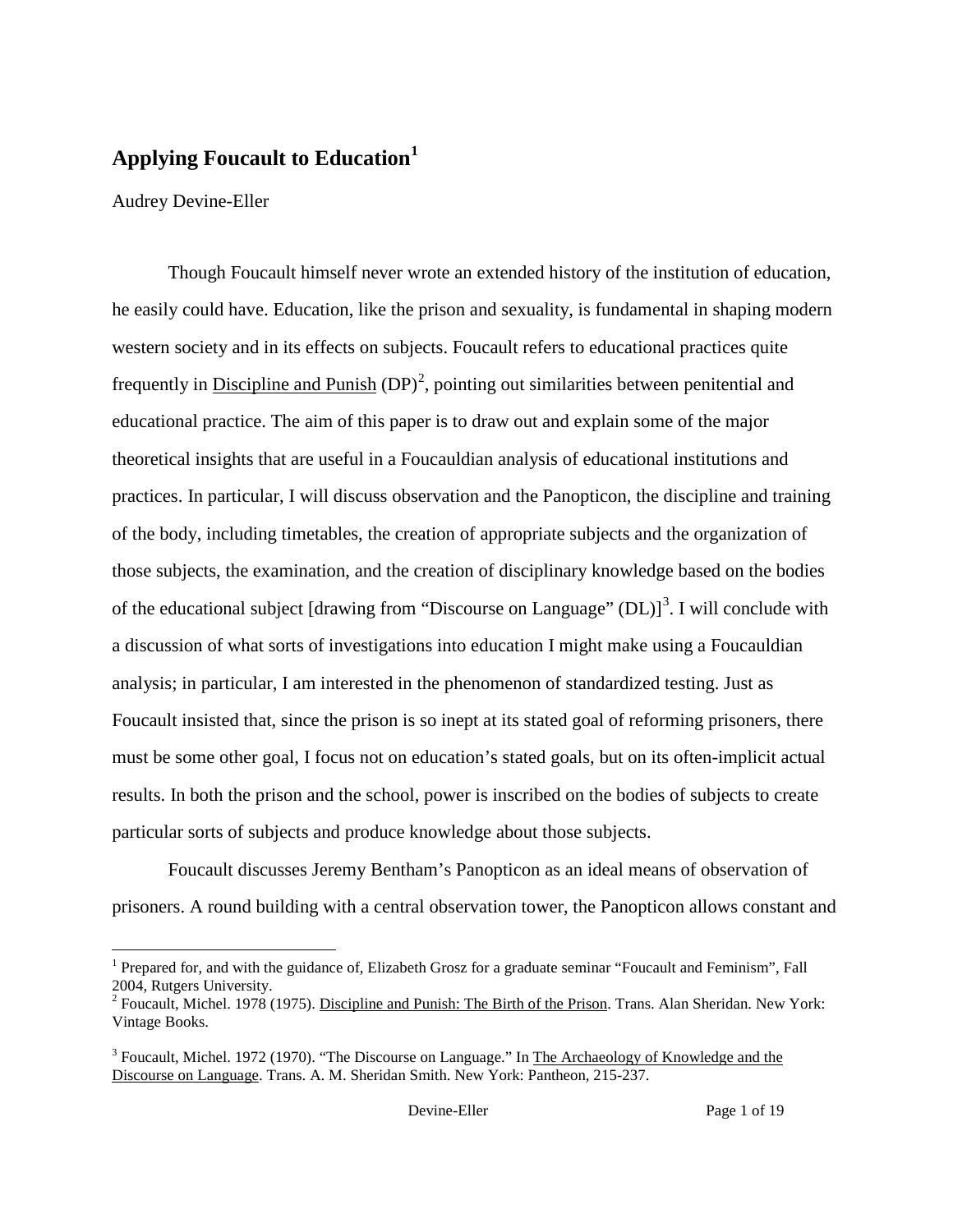complete surveillance of every prisoner at every moment. Even more important than constant surveillance, however, is the *possibility*, or even probability, of such surveillance. The prisoner knows that, at any given moment, she might be observed. This possibility of surveillance ensures high degrees of compliance and docility; the prisoner feels completely *known* to the prison guard.

Most schools are not constructed literally as panopticons, though some are. School designs are, however, similar in many respects. The control of space and movement is a primary consideration in the architecture of schools. The principal's office and other administration are usually located centrally, where they can – figuratively if not literally – survey every classroom. Foucault claimed that surveillance "was integrated into the teaching relationship" (DP, 175) as "a mechanism that is inherent to it and which increases its efficacy" (DP, 176). That is, surveillance is not something that was simply added on to older models of educational practice, but forms an integral part of a new educational practice. Surveillance not only helps control and regulate the behavior of the students, but partially constitutes pedagogical practice and allows students to learn and retain more knowledge.

Central to the process of surveillance in the schools is the use of students as proxy observers. Certain students are drawn out from the class and given official titles and responsibilities; they help the teacher with mundane material tasks related to the classroom, but they also report back on other students' behaviors. For example, in my second grade classroom, certain students were assigned to the care of the class hamsters. They were responsible for keeping the cage clean and provided with food and water. As the designated hamster-caretakers, though, they kept a close eye on how other students interacted with the hamsters, and were quick to correct students' behaviors (e.g., "Don't pick it up like that!") and report the misbehaviors back to the teacher. Such student-observers exist in every classroom, at both formal and informal levels. British schools often have very formal positions for prefects; American schools replace

Devine-Eller Page 2 of 19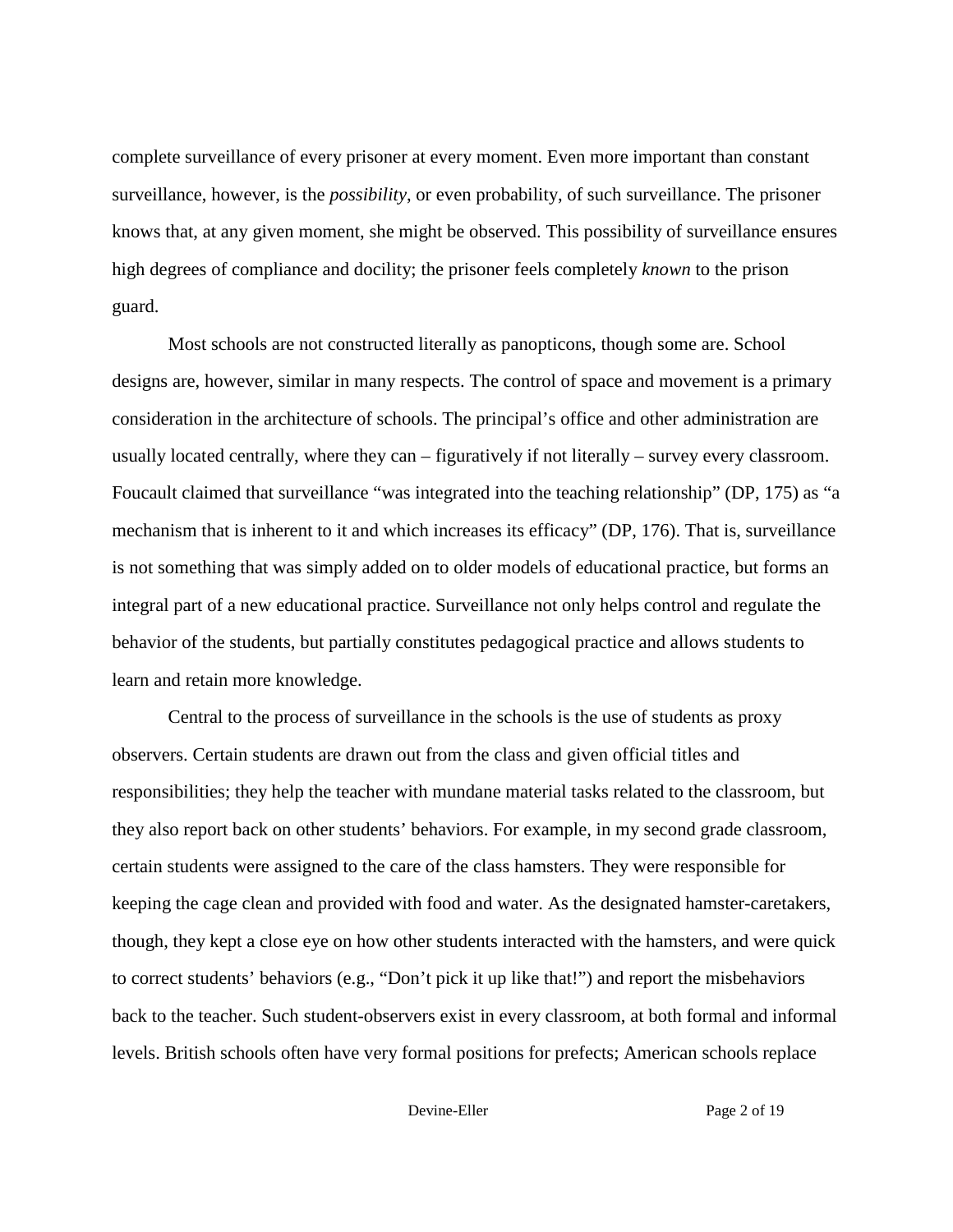these with a number of more innocent-sounding positions (such as the hamster-caretaker, the attendance-taker, etc.) There are much more informal positions, too, for students who are not appointed by the teacher: these students are 'teachers' pets' or 'rats'. They take it upon themselves to observe and police their classmates, and are often highly disliked for it. From my own experience teaching, however, I know that running a classroom without the informal and formal student-observers can be impossible; the teacher cannot be everywhere at once, and must delegate some of the surveillance. In fact, students can be more successful and diligent in policing rules than teachers, especially because elementary school education coincides with a developmental stage at approximately 6-10 years when children learn the value of rules and often enforce them with a vengeance. It is important to remember, however, that students are not the only subjects being observed in the school; teachers are observed just as thoroughly by students, parents, other teachers, principals, and school district authorities.

A significant part of the surveillance of students is undertaken in order to account for the movements and activities of students. Thus, schools require teachers to take attendance in each of their classes and to report attendance records back to the administration. Students are required to attend class a certain number of days and hours in order to receive credit for classes. Technology in the schools facilitates such surveillance. Some schools, like some prisons, have begun using radio frequency identification (RFID) chips to track students' movements. The chips are currently contained in plastic ID cards students wear around their necks (though the FDA this fall approved the physical implantation into humans of RFID chips for medical history purposes, RFIDs have long been implanted in family pets), and are 'read' by machines as students get on and off busses, and enter and leave the school building as well as individual classes. Schools can thus precisely and efficiently track the movements of a large number of students, ostensibly for the safety of the students (some schools have started to use these in response to community fears of abduction).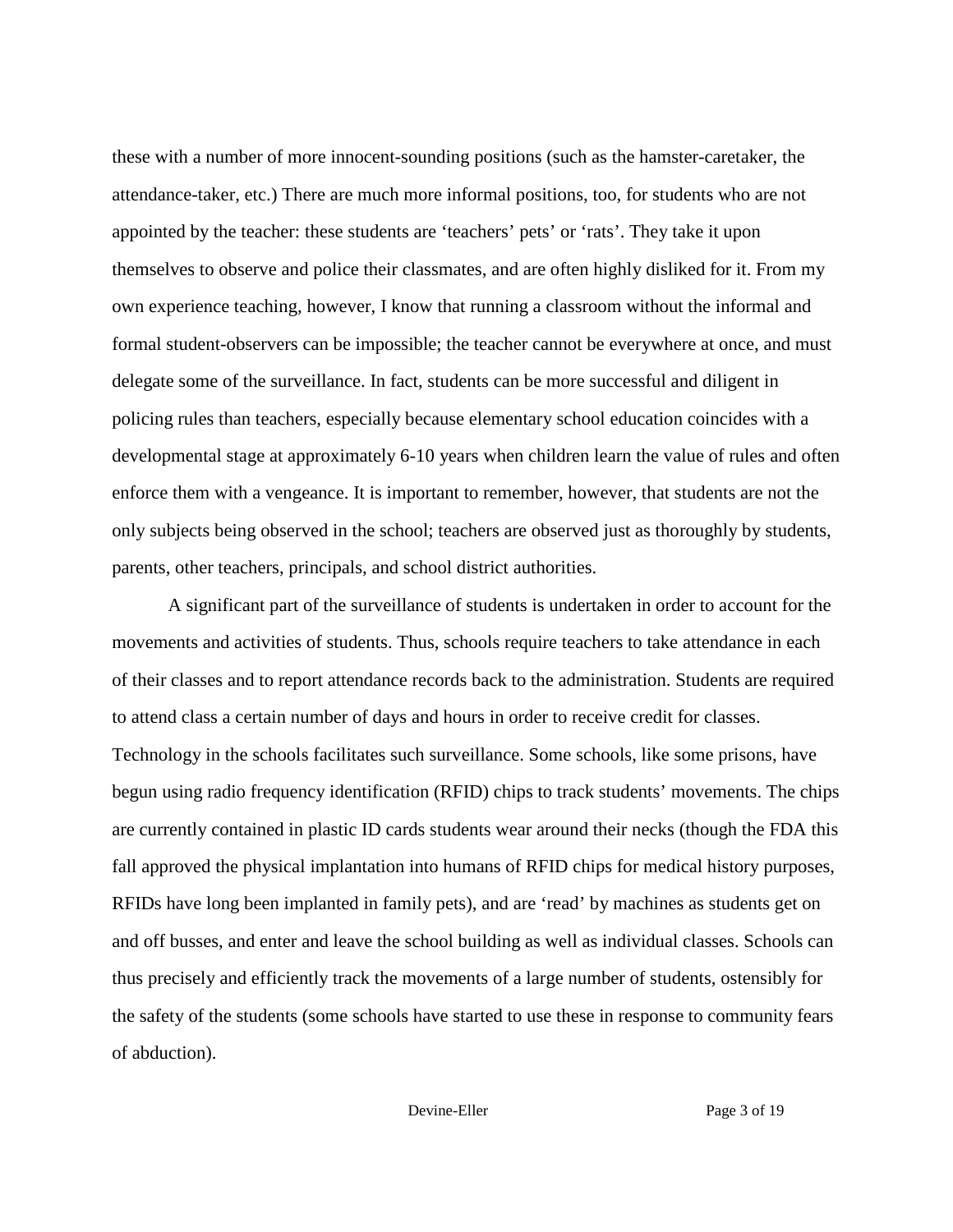Surveillance is never absolute, however; according to Foucault, each time power makes an observation, a blind spot is also created. Power can never be everywhere, so resistance is always possible. As soon as the teacher turns her back, students can (and will) do almost anything, placing the teacher at the whim of the students for at least a moment. Increasingly sophisticated surveillance techniques, therefore, beget increasingly sophisticated techniques of resistance. School authorities have, of course, already thought of and precluded some of the possibilities of resistance; because any student – not just the intended one – can swipe any ID tag, the plastic cards have photo IDs on them that must be checked by a school official. But students are always more clever than institutional officials, so some will still discover ways to swap ID tags (whether by physically changing the photos on the cards, or by having another student pose for the original photo, or some other means). And, of course, if there is no observer, there is nothing to stop a student from swiping more than one card, or using un-observed entrances or exits in the school. Even if schools should decide, in the future, to implant RFID receptors into students' bodies, some students will discover ways of getting around undetected. And, of course, one major reason schools undertake surveillance of students is to prevent cheating on exams, and students are endlessly creative in developing new cheating mechanisms. Indeed, the moment there is a lapse in surveillance, resistance proliferates.

Another major theme in Foucault's work is that of the discipline and training of the body. Institutions regulate the movements both of the individual and collective social body. Part of this regulation occurs through surveillance, and it is certainly reinforced by surveillance. However, bodies themselves are trained in particular movements and ways of comportment. One of the first things children learn in school is what behaviors and activities are appropriate for different situations. In particular, students are trained to sit facing forward in individual desks arranged in lines perpendicular to the teacher. Countless hours are spent during kindergarten teaching students how to get into proper lines and move as a collective body in those lines. Students are

Devine-Eller Page 4 of 19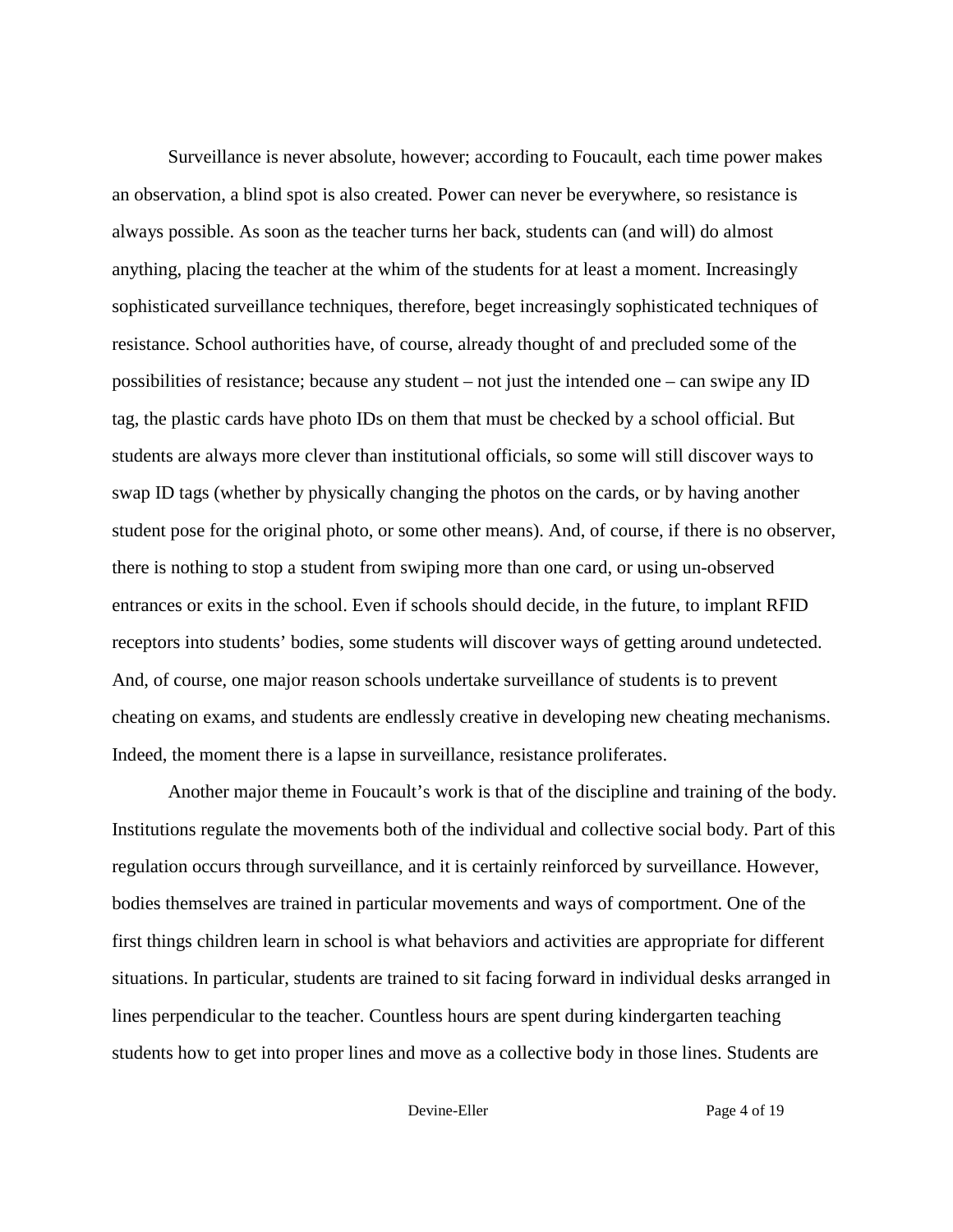also taught rules about how and when to speak, about raising their hands for attention, and about waiting turns. In general, this training is achieved through constant practice and repetition. The ideal – but never completely realized – end result is a body that is docile and respectful, that shows deference to authority, and that can sit for a full school day on a hard seat.

This discipline cuts deep into subjects, and they rarely forget it. In their book Failing at Fairness, Sadker and Sadker tell a story about asking adults to role-play as middle-school students. Nearly invariably, the adults revert to the well-disciplined, trained subjects they learned to be in school. While Foucault himself does not discuss differentiations between subject bodies, a Foucauldian analysis could be made of the gender and class roles students learn in school. For example, Barrie Thorne described how boys and girls learn different behaviors in the classroom and, especially, at recess: boys are trained to play physically demanding, competitive sports while girls learn how to be quiet and play in small cooperative groups. Inside the classroom, bodies are gendered, raced, and classed, and trained differentially according to those categories.

Foucault does, however, discuss the physical training of students in other ways. His example was of handwriting (DP, 152). Institutions discipline bodies in order to make them efficient. Gaining efficiency in a task requires the imposition of a relationship between the task (gesture) and the body. Foucault describes in detail the "gymnastics" students must perform in order to produce acceptable handwriting. Efficiency further requires breaking the task down into constituent parts, into a "manoeuvre" (DP, 153). Foucault uses the example of a soldier learning to wield a gun, but the same process applies to children learning to wield pencils. The precise positioning of the fingers, the right amount of pressure, the loose but precise manipulation of the wrist and arm, and the coordination of these movements with the writing utensil and its movements – all these must be learned, practiced, and drilled by the students. As these skills develop, children must coordinate them with the making of letters on the page, mastering the right amount of pressure and the correct shapes and sizes of movement.

Devine-Eller Page 5 of 19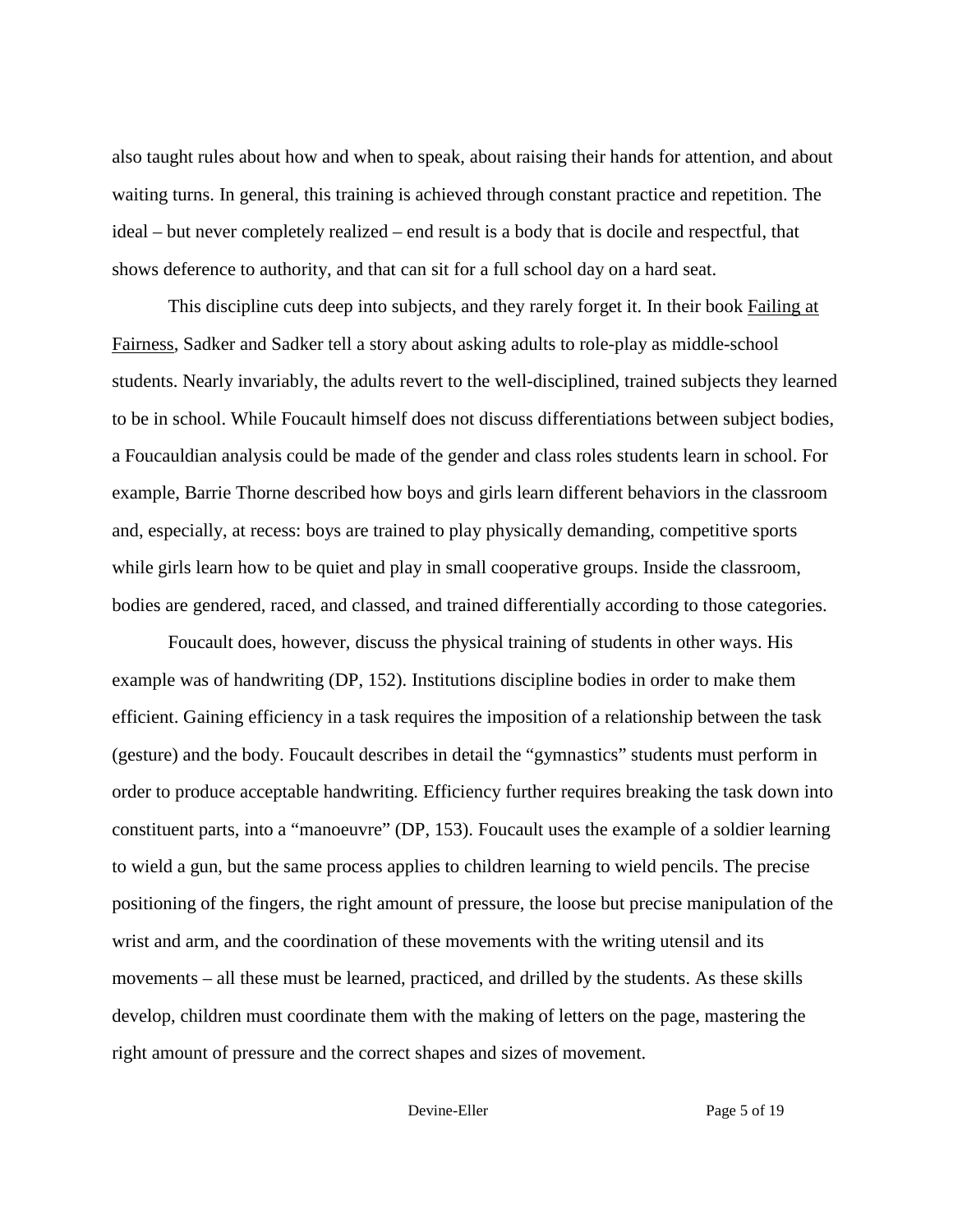While power is always potentially able to inscribe students, students are also always potentially able to resist those inscriptions. Students can often find very small, below-the-radar ways of resisting their training, for example by holding their pencils in a slightly different way than they were taught, or by forming their numbers or letters slightly differently from the standard. Sometimes even seemingly trivial resistances are noticed and corrected; when I was in fourth grade I started making my 4's rounded, so they looked like a U with a long tail. I was quickly reprimanded by my teacher, lost points for that day's math assignment (she said she couldn't tell the difference between my 4's and my 9's), and learned how to make 4's with sharp angles. I was able to make other changes to my handwriting, though, without incident. An important further point, however, is that one can never resist (effectively) *until* one has learned the appropriate skills; I couldn't change my handwriting until I knew what my handwriting was 'supposed to' look like. Less trivially, e.g., students must learn reading, writing, and skills of critical analysis before they can make incisive critiques of their own school systems. Without the prior training, students likely would not be able to formulate the critiques, and certainly not express them in a manner that would gain the positive attention of school officials who could make changes. Resistance can *only* come from within.

For ease and efficiency of training, schools separate out skills (such as handwriting) into simple, individually-analyzable gestures. This process further allows the ranking of individuals by level and the assignment of individualized exercises for improvement. According to Foucault (DP, 159), this leads to a *temporal* ordering of subjects in relation to other subjects; one is 'ahead of' another, 'behind' a different one. Thus, "disciplinary time . . . was gradually imposed on pedagogical practice" (DP, 159), setting apart disciplinary time as different from other times, and arranging grade levels by the skills that were deemed appropriate to each level. A pedagogical hierarchy was created, dividing students up into more and more finely-differentiated units, and stretching those units out across time to form a progression through time. Students cannot, for

Devine-Eller Page 6 of 19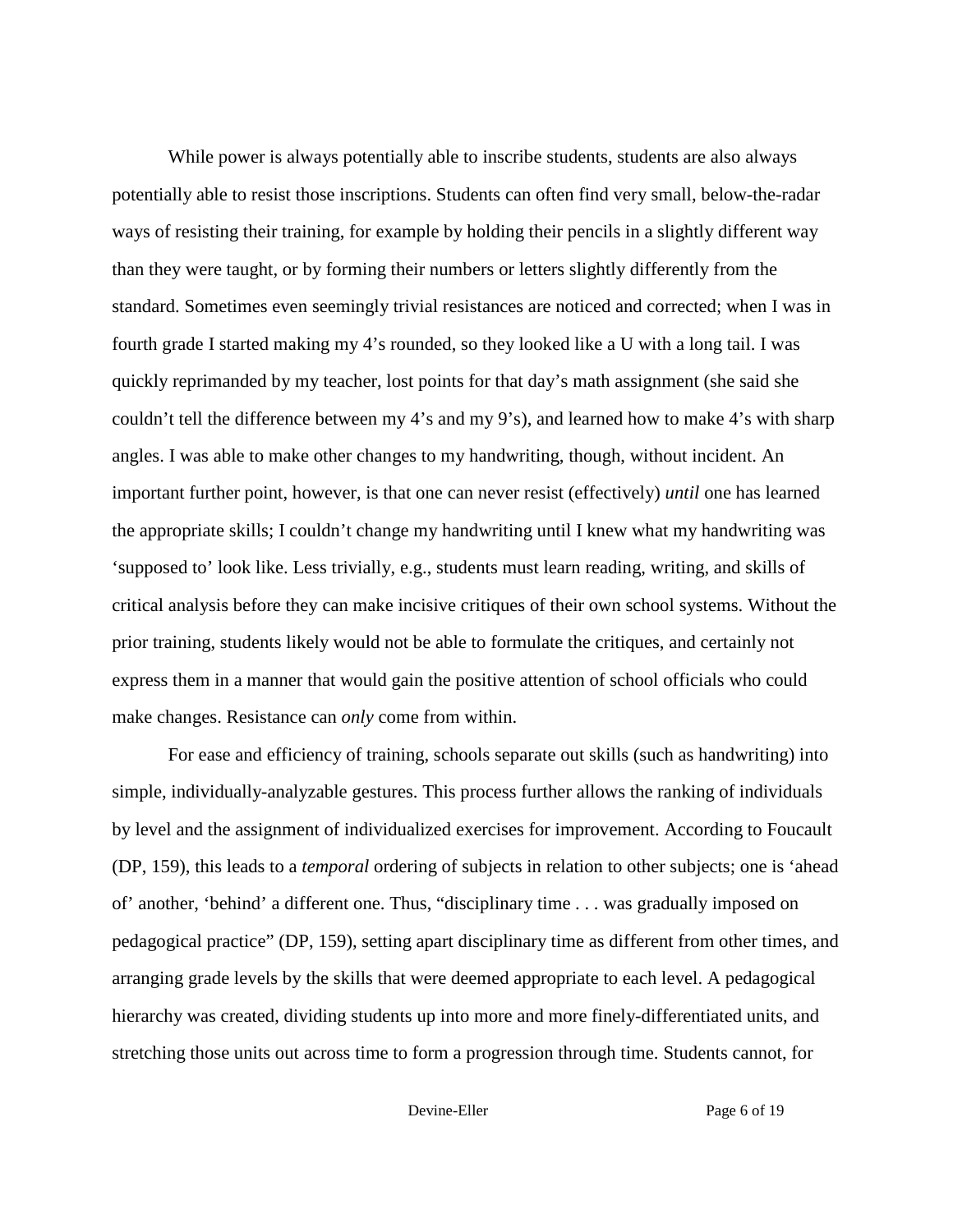example, progress to  $3<sup>rd</sup>$  grade until they have accomplished certain disciplinary actions (e.g., reading, writing, and calculating, but also interacting socially, at acceptable levels). This "seriation" (DP, 160) of time, according to Foucault, "makes possible a whole investment of duration by power: the possibility of a detailed control and a regular intervention (of differentiation, correction, punishment, elimination) in each moment of time." Power is able to intervene in very small ways, constantly, repeatedly, at every level. As power gets more finely tuned, it operates in even more minute and seemingly unobtrusive ways, so that subjects are not necessarily aware they being trained or disciplined (e.g., in extreme form, the sharply increasing use of medications to control students' behavior<sup>[4](#page-6-0)</sup>). The individual's time and activities can thus be *accumulated* across time to produce a useful outcome (the trained body of the student). For Foucault, then, time is both "evolutive" and "cumulative", stable, linear, and oriented towards a terminal point, but also serial and progressive.

The breaking down of tasks into constituent parts, and analysis of students' performance on those tasks, also allows the seriation of time on smaller and smaller scales. Thus schools run on a strict and detailed daily timetable. Timetables, like the techniques of training and discipline, are aides for the control of activity. They require students to perform particular activities at particular points during the day and for particular durations; the result is the constitution, or at least the appearance, of *totally useful time*. Time spent during a particular activity must be wellused time, quality time. The timetable allows the division of student time according to subject matter, ensuring that students spend the appropriate amount of time working on appropriate activities. This is regulated not just by teachers but primarily by administrators and counselors, who check that students have been duly trained for a given number of hours in English, mathematics, and other subjects. Furthermore, the construction of the timetable is often symbolic

<span id="page-6-0"></span><sup>&</sup>lt;sup>4</sup> Especially for ADD/ADHD, where prescriptions for drugs such as Ritalin have increased sharply – 500-600% in the past ten years, depending on whom you ask. Of course, Foucauldian critiques of these prescriptions proliferate on the internet. A general claim is that ADHD drugs mainly create *physical compliance*: "sit down, shut up, keep still, pay attention" [\(http://www.hyperactivekids.com/quicklinks/whatswrongwithritalin.html\)](http://www.hyperactivekids.com/quicklinks/whatswrongwithritalin.html).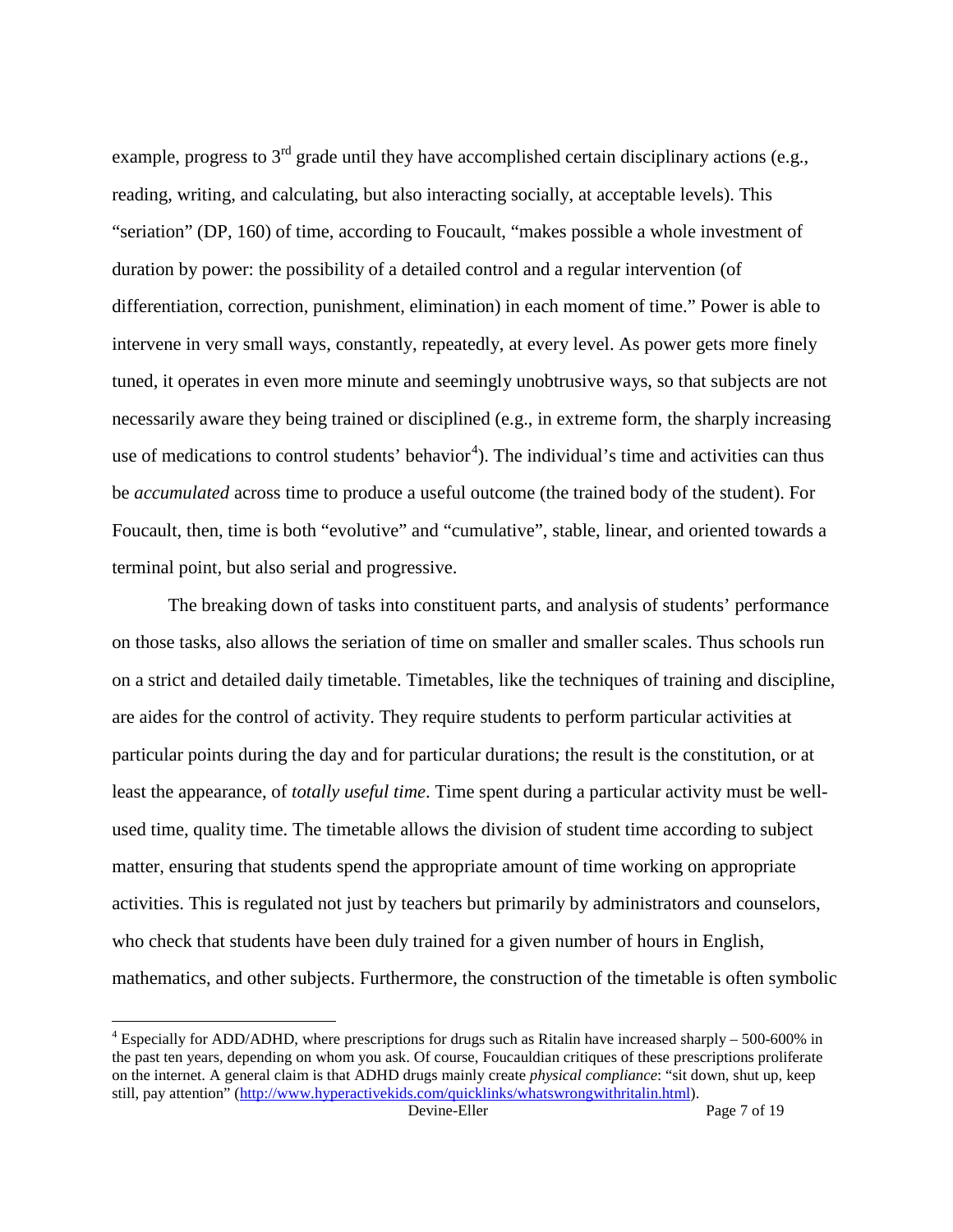and arbitrary; students spend might spend 47 minutes in a period with a 6 minute passing period eight times during the day, broken by a 22 minute lunch. Thus time is broken up into smaller and smaller units, each still apparently useful (in fact, perhaps apparently *more* useful, due to the heightened emphasis on the potential use of each individual minute of the school day).

Along with constituting useful time, the timetable technique allows constant supervision of students, for students' movements should all be coordinated and 'lazy' or 'off-task' students are readily visible. Even recess is constituted as useful and supervised time; though students often feel unsupervised, they learn quickly that the teacher – or the student-observer – is always watching. The timetable allows all time to seem productive and efficient; students are constantly engaged in a pedagogical or surveillance activity (DP, 165), even if the pedagogical activity is more busy-work and repetitive drilling (i.e., training) than educational.

Even here, however, there are ways around the timetable for sufficiently resourceful students (and parents and teachers). Savvy students learn quickly, for example, which teachers will allow them to leave without a hall pass, or what to tell hall monitors about their activities. Teachers who understand that a particular student might get as much, educationally, from an outof-school activity might bend the rules or fail to report an absence. In fact, teachers can manipulate the rules and exercise a great deal of resistance simply by looking the other way at key moments. Knowledgeable parents can also manipulate the rules of the timetable, arranging better schedules for their children or obtaining exemptions from particular class or time requirements. The more the individual knows about how the school works, the more she is able to maneuver around the rules and use them to her benefit.

The discipline and training of students in schools allows not only surveillance but also the production of appropriate and useful subjects. One important function of the school is to instill in students deference to authority and to train them in appropriate ways of comportment. As memorization – both of physical activities and facts – continues to dominate most education, the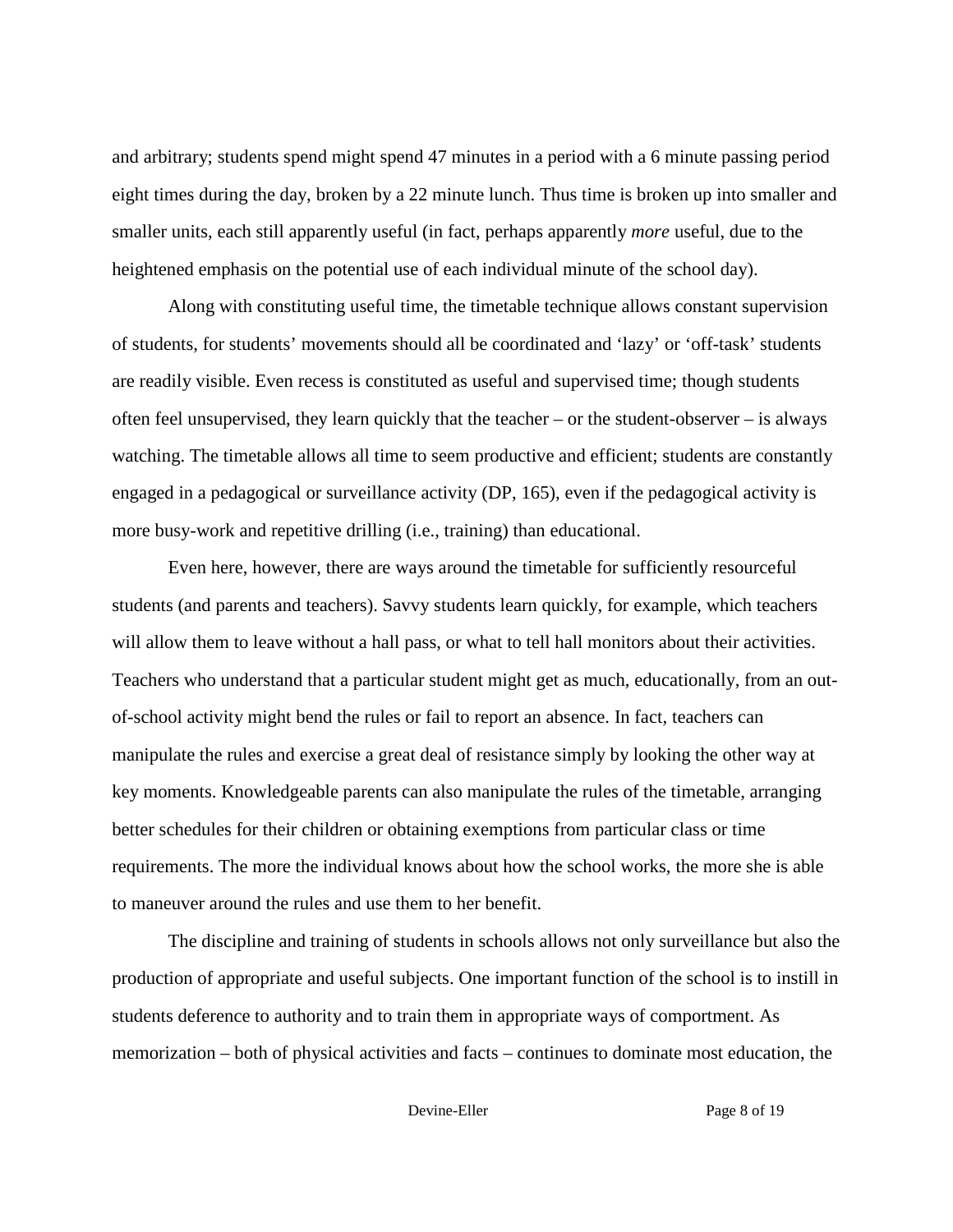discipline and training may well be a *more* important function than any stated functions of fostering critical thinking, etc. In fact, the skills students acquire through discipline in the school are central to becoming 'productive' participants in the labor force. Modern workers must know the timetable, for instance, and their bodies must be trained to respect the 8-hour, 5-day workweek. They must know how to work together in teams and how to be accountable to a manager or supervisor, who rewards or disciplines them according to the quality or level of their production. They must also know basic tasks such as reading, writing, and arithmetic; all of these skills are taught and trained in school. Furthermore, in the U.S., the school can be seen as training appropriate democratic citizens. These citizens also must be 'properly educated' – in reading but also basic American history and cultural values. A democratic society at least appears to function by majority rule, and therefore requires that a certain (apparently quite low) percentage of people vote. Subjects must be trained to do this too.

Just as the timetable differentiates movements so as to reconstitute them as more efficient, so does the institution differentiate, discipline, and organize subjects. The subject's body becomes interchangeable with other bodies – a functional reduction: "The soldier is above all a fragment of mobile space, before he is courage or honour" (DP, 164). Students are sorted based on their mastery of skills into different levels (grades), and then further divided within those grades among more finely-differentiated gradients – slow classes, honors classes, etc. This allows for closer supervision and more individualized discipline of each student; it also leads to the differentiation of several parallel 'tracks' within schools, for example the vocational versus the college-bound track in high schools, or even more specific subject-oriented tracks such as arts versus engineering within the college-bound track. The individualization begins from the earliest levels of school, often even before kindergarten, and extends through the end of formal education, whether that be high school or graduate degrees or somewhere in between.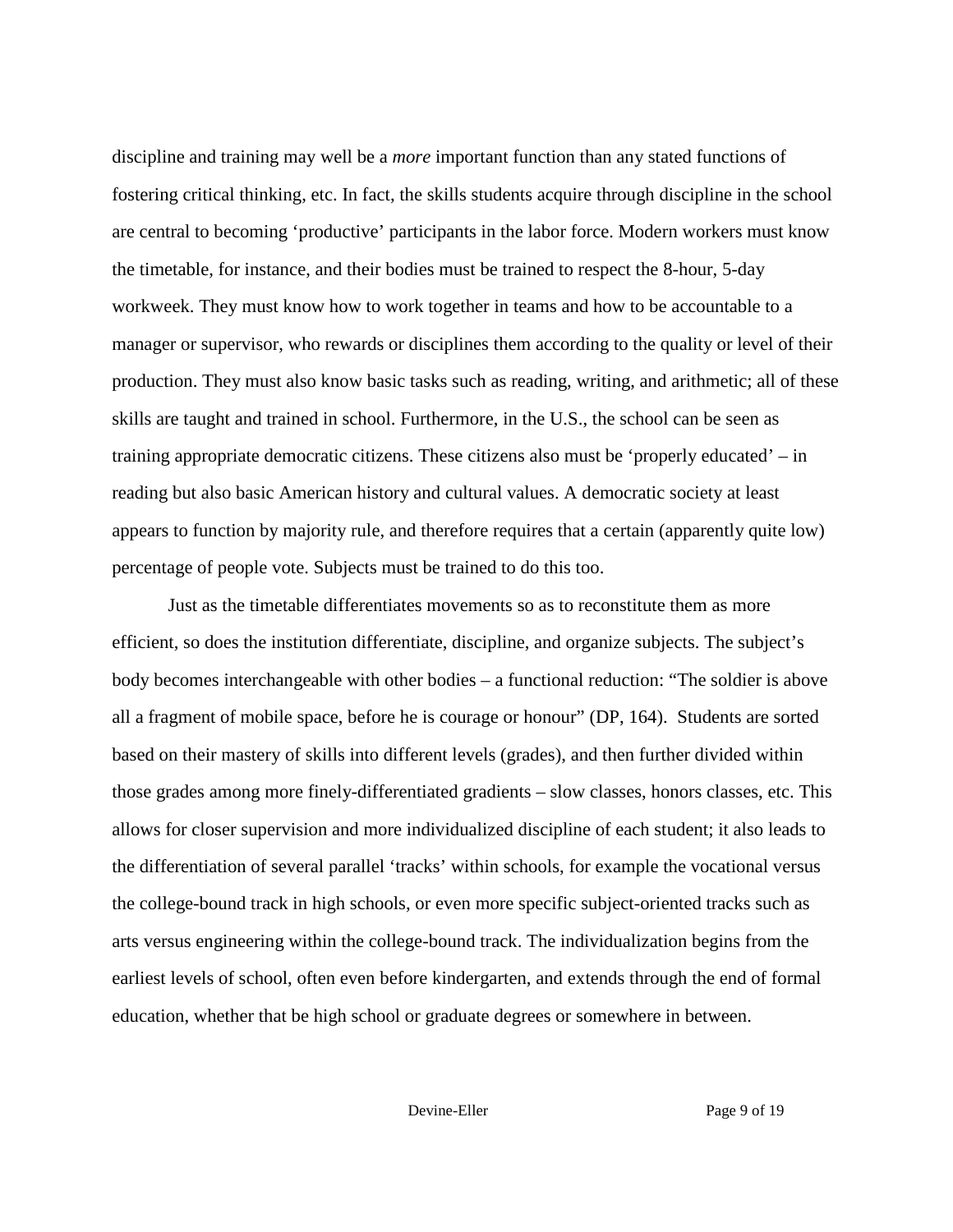Such differentiation allows power to work on individual bodies in the most efficient ways, because it allows individualizable and specific training and discipline. Differentiation also allows subjects to be arranged into "divisible segments" (DP, 163) analogous to military divisions. The classroom is a basic unit of the school. It is the location of educational practice and the venue of disciplinary work and training of students. The cellular arrangement of classrooms within the school highlights their interchangeability; any group of students can be placed within any classroom and training will function efficiently. The cellular arrangement also makes surveillance more efficient, as a means of locating bodies in space – teacher and students – and containing them for set durations.

The examination, according to Foucault, efficiently combines surveillance and normalizing judgment: "it establishes over individuals a visibility through which one differentiates them and judges them" (DP, 184). Further, the power relations inherent in the examination – the forces that mandate visibility of individuals and then differentiate them – also extract knowledge. Foucault discusses the rise of the examination in the context of the hospital, where physicians gradually took over the role of religious staff. As the examination of the patient became regularized, it could serve as the foundation for the compilation of medical knowledge and for the training of new physicians. Similarly, the examination became integrated regularly into the school – Foucault says the school itself became an "apparatus of uninterrupted examination" (DP, 186). Where students had previously competed against each other, examinations allowed the individual but simultaneous evaluation of each student in the school, and simultaneous comparisons of each student to all the others. Examinations were "woven into [the school] through a constantly repeated ritual of power" (DP, 186), allowing (forcing?) students to demonstrate the knowledge they had received from the teacher, but correspondingly constituting the students as the objects of knowledge of the teacher and each other. Examinations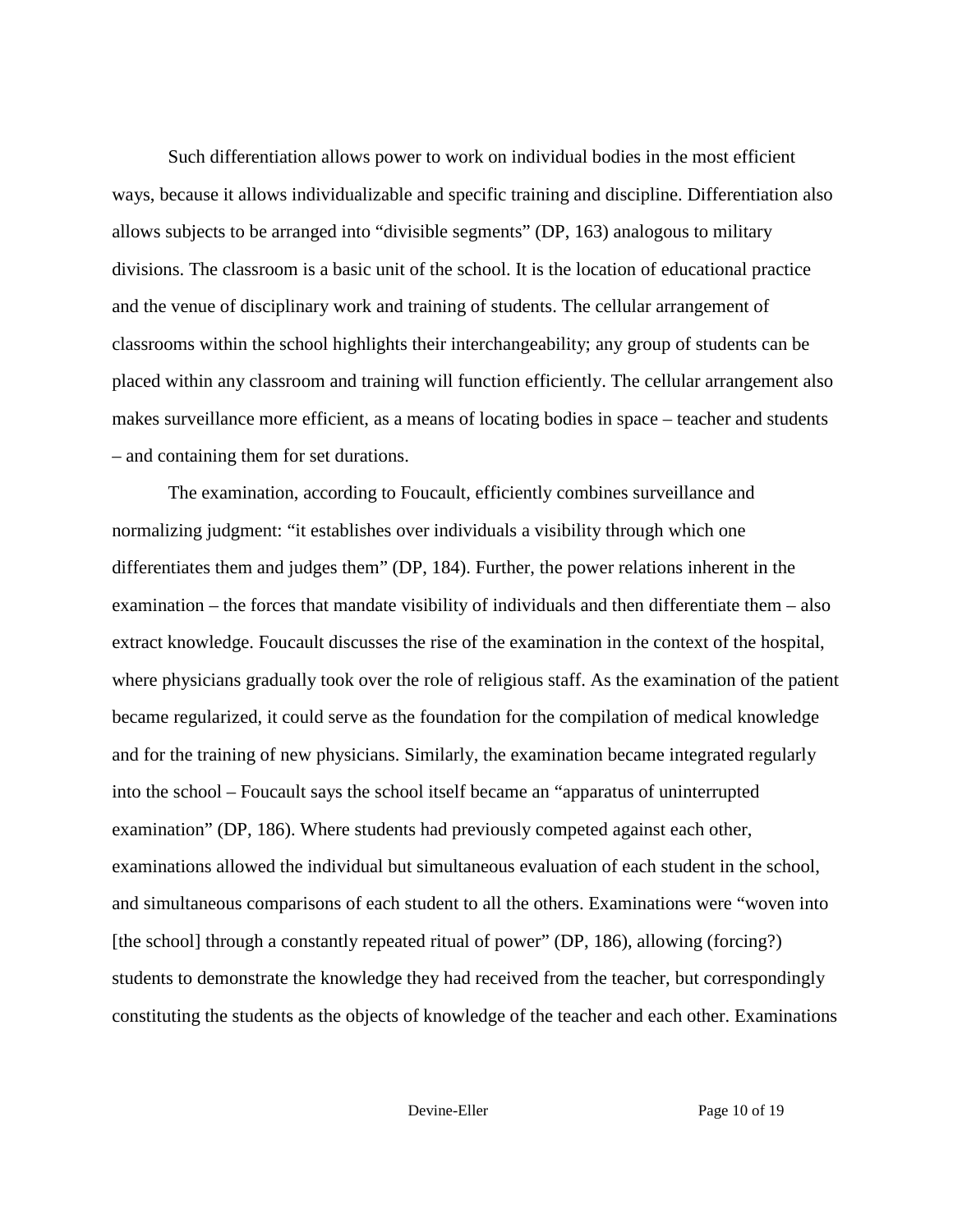were repeated regularly throughout the school year and covered all the subjects, ensuring the regular repetition of the power ritual.

An important function of the examination is to make each student *visible* to power as the object of power; as it does so, the power itself becomes *invisible*. Students see only the gaze of the instructor, not a visible or physical manifestation of power, but a power that "manifests its potency, essentially, by arranging objects" (DP, 187). Teachers wield the power to compare, organize, and administer. Furthermore, the examination and organization of students require documentation. An archive of reports and various other documents, pertaining to the student's performance, grades, aptitudes, and prospects, is developed on every student; this archive itself in turn helps to organize and regulate the student. The archives, too, constitute raw materials for knowledge, as the accumulation of documents aids classification, categorization, and normalization (DP, 190). A highly developed and integrated documentary system allows the further individualization of the subject and the comparison of the subject to others. A third function of the examination is to constitute each individual as a 'case', as – along with the archive of documentation – an analyzable object. The possibility of individual examination, once rare, is now ubiquitous (and typically unavoidable). Thus, through the mechanism of the exam, individuals are constituted "as effect and object of power, as effect and object of knowledge" (DP, 192).

While the exam clearly extends power over students, it also extends *lateral control* over the students' families, their neighbors, and the community at large. The individualized documentation of the students both allows and requires detailed surveillance, and has the power to ask about the causes of the student's successes and failures. Foucault notes (DP, 211) that bad behavior of the student is a legitimate reason for the questioning of the parents and of the neighbors, thus extending the school's power of surveillance far outside the school proper. However, as Foucault argues about the Panopticon prison, an institution controls prisoners *and*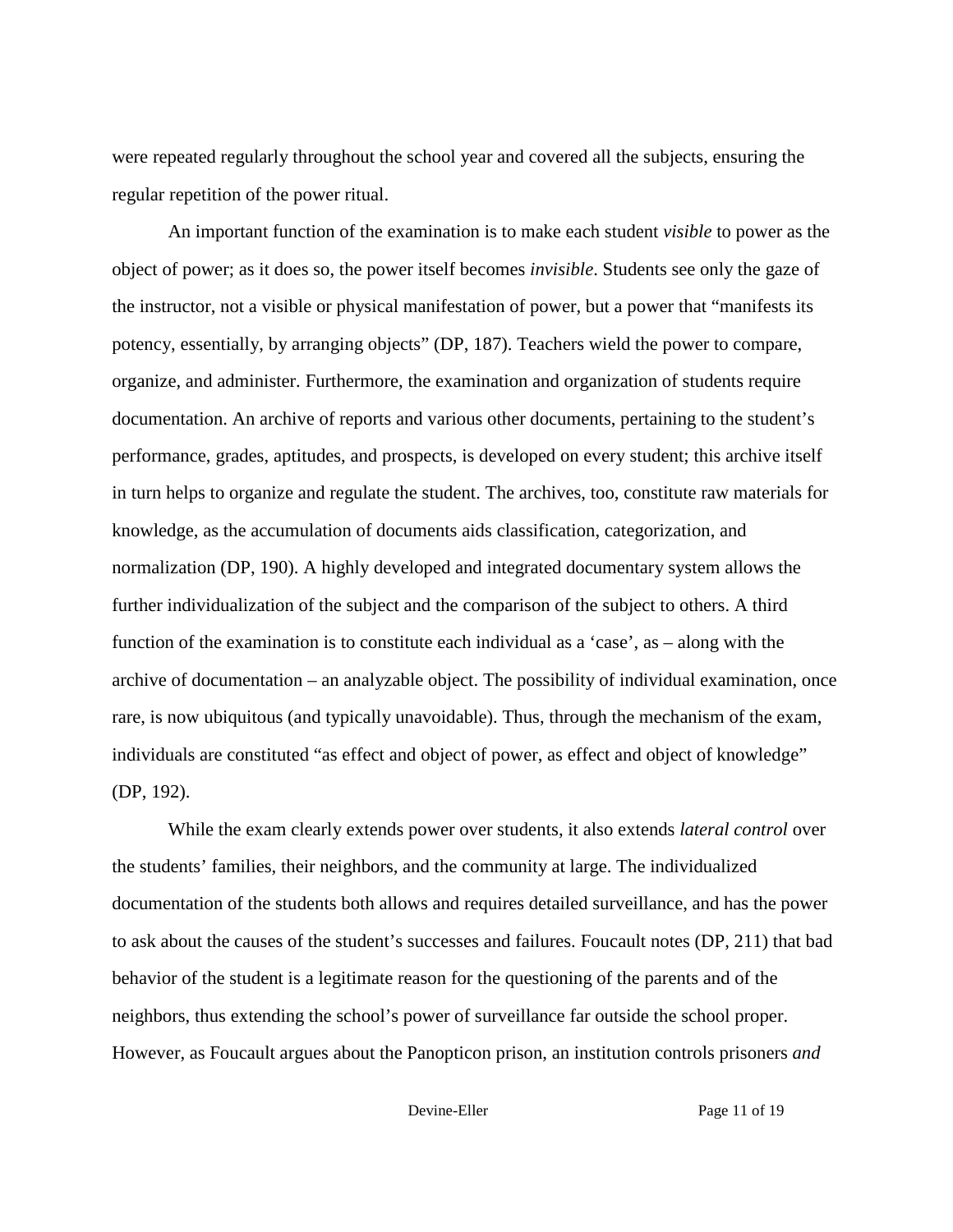*staff* (DP, 250). In a school, the teacher-observers are *themselves* under constant surveillance, by administrators but also by parents, community members, and children.

The examination thus functions for the surveillance of individuals, but it has a second purpose in the normalization of those individuals. *Normalizing judgment*, for Foucault, is one of the major functions of disciplinary technique in general. It functions as a penal mechanism for behaviors outside the law, regulating minor and seemingly unimportant behaviors such as tardiness, lack of zeal, insolence, and lack of cleanliness (DP, 178). "It was a question both of making the slightest departures from correct behavior subject to punishment, and of giving a punitive function to the apparently indifferent elements of the disciplinary apparatus: so that, if necessary, everything might serve to punish the slightest thing; each subject find himself caught in a punishable, punishing universality" (DP, 178). Normalizing judgment thus extended the reach of power into the minute places of individuals' lives that law left untouched, by making *everything* – or almost everything – punishable. At the whim or necessity of the system, any given individual can be disciplined for failure to conform to correct behavior. Importantly, this required a change in the conception of behavior. Behavior could no longer be judged as either good or evil; it must instead fall somewhere along a continuum between good and bad. Disciplinary technique thus allows a continuum of punishment and reward, two mechanisms within the same system, which is able to adjust to the position of individuals in the system. Behavior – and discipline – can be minutely quantified, tallied and accounted, allowing past behavior to accrue to an individual's documented record and shaping the individual's future discipline. Discipline (again, either punishment or reward) is always, for Foucault, *corrective*: it applies further exercises to the individual in need of remediation<sup>[5](#page-11-0)</sup>. Thus punishment is never merely punishment but the very means by which individuals will improve their standing and their behavior, "so much so that the corrective effect expected of it involves only incidentally

<span id="page-11-1"></span><span id="page-11-0"></span> <sup>5</sup> Literally *re-mediation*: not just "the act or process of correcting a fault or deficiency" (American Heritage) but of bringing the individual back towards the middle, the norm.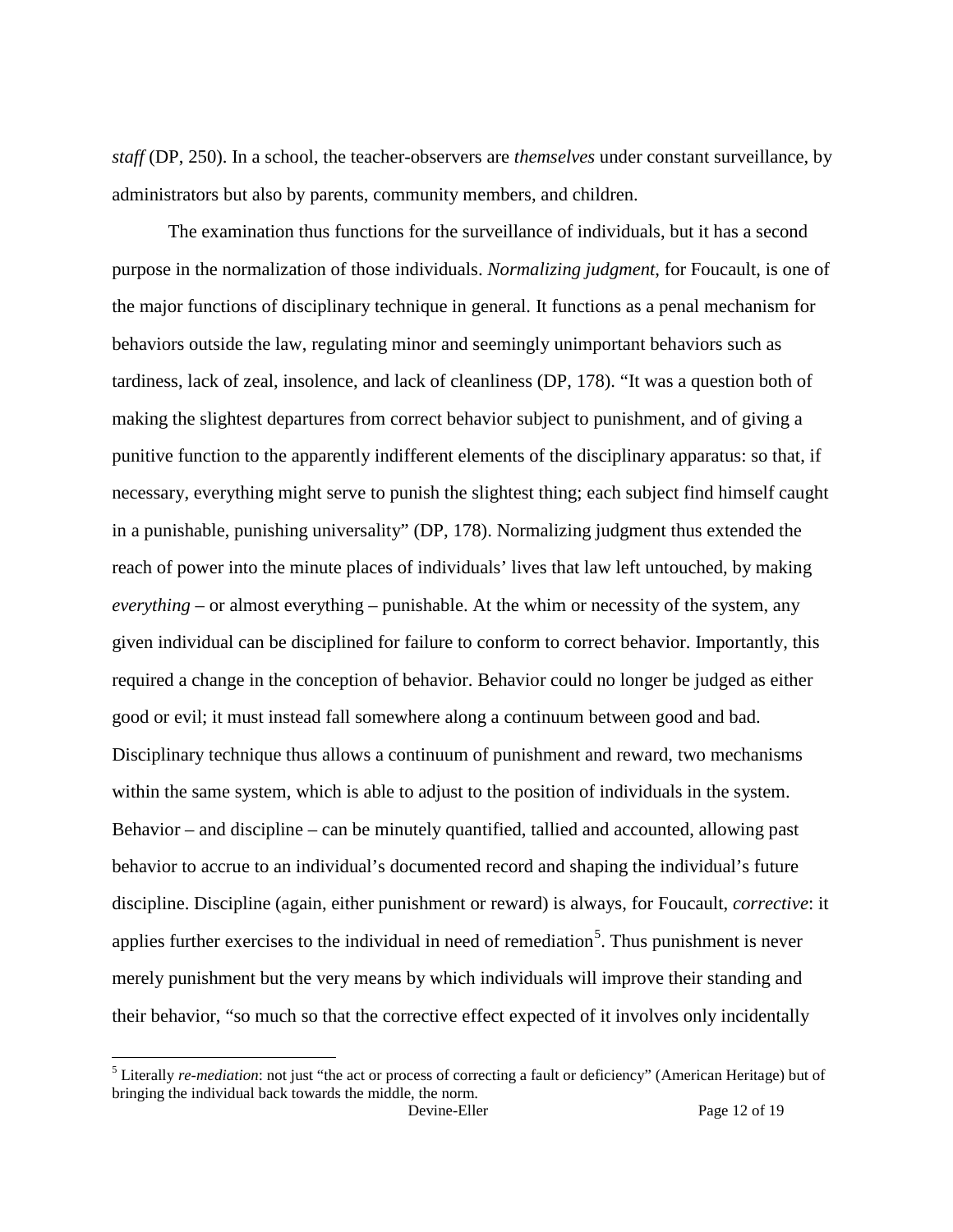expiation and repentance; it is obtained directly through the mechanics of a training" (DP, 180). It is no longer terribly necessary that an individual feel repentant about poor performance, but only that the individual set about correcting (through training) that poor performance in the future.

The scale of normality is clearly central to both normalizing judgment and the examination, the major techniques of a disciplinary society. Foucault sees normalizing power as having spread from the prison to most other institutions: "we are in the society of the teacherjudge, the doctor-judge, the educator-judge, the 'social worker'-judge" (DP, 304), all of whom observe, diagnose, and correct the abnormal. The development of the 'normal distribution curve' around this time cannot have been coincidental to the growth of the discourse of normality. Though first proposed in 1733, the normal distribution curve (or bell curve) was only named as such around  $1875^6$  $1875^6$ . It is now used to mark down individuals and describe their relationships to the mean and to the whole population on behavioral, psychological, and educational measures. The normal distribution curve assists in the ranking and classification of individuals. But, as Foucault notes (DP, 181), in the disciplinary system the *rank itself* becomes, to the individual, the reward or the punishment: classification in and of itself is the exercise of power and the application of discipline. This can be clearly seen with the use of the normal curve, where individuals (especially in terms of standardized test scores) are able to in effect rank themselves. They can see their position in the hierarchy at a glance, without a teacher-judge to place them in that rank. The operation of power thus becomes ever more invisible and efficient; it appears to individuals that they place themselves in the hierarchy, and individuals to some extent also *remediate themselves* – power need not force them into discipline because they seek it out.

Current educational practice continues to develop in the direction Foucault would have predicted. Used increasingly to normalize and train students, the school is a disciplinary

Devine-Eller Page 13 of 19  $6$  http://en.wikipedia.org/wiki/Normal\_distribution#History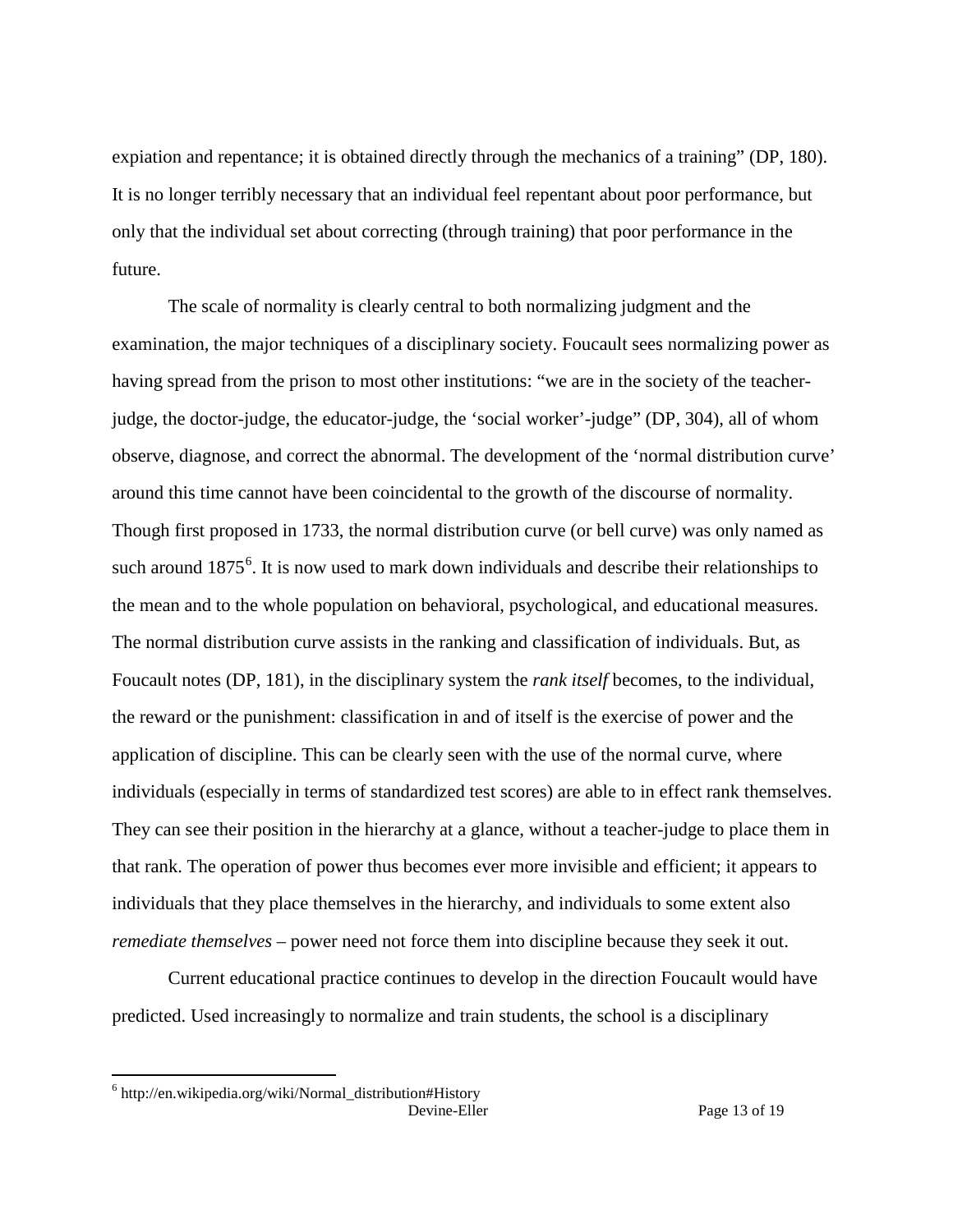institution. Take, for example, the system of exams required of New York City school children. Students have long been required to take a standardized exam in the  $3<sup>rd</sup>$  grade (as well as other grades), but in 2003 the district began holding back students who did not pass the  $3<sup>rd</sup>$  grade test. The exam allows the classification and categorization of students based on their efficiency and accuracy in demonstrating knowledge previously determined to be appropriate for their grade level. The standardization of the skills tested, and of the test itself, allows city-wide comparison and classification of students. Furthermore, the punishment for failing the test is *corrective* at several levels. Students who did not pass the test last spring were signed up for summer school to prepare them for a re-test later in the summer. Those who were still unable to pass the test a second time were required to repeat the third grade; they will again be tested at the end of the year, and expected to pass the test. So failing the test sets in motion a series of corrective disciplines designed to further train the student and develop the student's skills so that the student can move on to the next level. Finally, the rank achieved on the exam – moving on to the  $4<sup>th</sup>$  grade or remaining in the  $3<sup>rd</sup> -$  is itself the reward or punishment for performance. Parents might ground students or apply other retributive punishments, but the school as an institution applies only further training.

Of course, there are many reasons a student might be held back in the  $3<sup>rd</sup>$  grade apart from the lack of demonstrated mastery of academic skills. Behavioral or psychological problems might prevent a student from performing as expected on the day of the test, or even from having acquired the necessary skills during the previous year. Students might also be held back for behavioral or psychological reasons *not* evidenced through the standardized test; schools extend their regulation of academic skills to peripheral concerns, thus also extending their field of control over other aspects of the students' (and their parents') lives. Institutions are able to 'train into' individuals behaviors that are expedient for the institutions – such as cleanliness, promptness, etc. – but which are largely irrelevant to the stated goals of the institution

Devine-Eller Page 14 of 19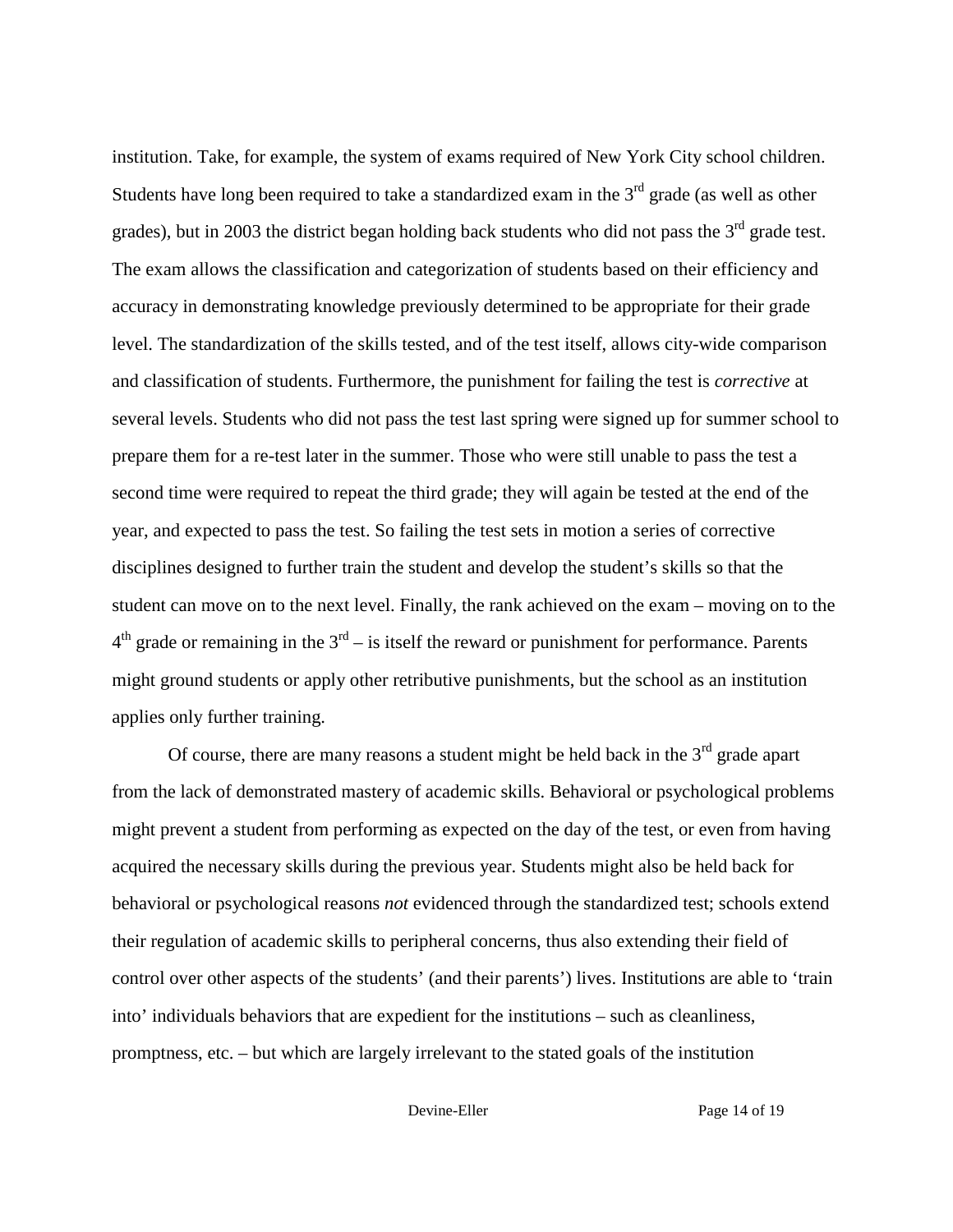(education), by exercising normalizing judgment over individuals and extending corrective training to those who do not measure up. This further has the effect of sorting individuals based on cultural values; unclean but prepared students, for example, are less likely to advance as quickly as clean prepared – or even clean unprepared – students.

Even in the New York City example, parents exercised resistance against the school's policy of retention. Many parents kept their children home from school on the day of the test in protest. Of course, not every parent was able to exercise this option; only a certain group of parents are financially able to spend a work day with their children. This example highlights the ambivalence of resistance, too. Students who missed school on the day of the test were allowed to take a makeup test, so the absence was entirely symbolic. These children participated in exactly the same institutional process as those who took the test on the original day. (It is unclear what happened to children who missed both the original and the makeup tests.) Even further, however, most of the protest against the  $3<sup>rd</sup>$  grade test was about the appropriateness and precision of the *particular* test being given. There was no general outcry about the use of a hypothetical ideal standardized test to measure student mastery. One change that did result from the general protest was the allowance of an appeals process for children who failed the test. Teachers are now able to gather portfolios of student work and present them to principals and superintendents, who make a final decision about whether the student may be promoted to  $4<sup>th</sup>$ grade. From a Foucauldian point of view, students were thereby reintegrated into institutional structures; they were evaluated by the various documents they had produced or that had been produced on them, instead of by their performance on the test – but they were still evaluated.

Some final theoretical points on the institution of the school come not from Discipline and Punish but from "The Discourse on Language". The school can be seen as exercising a number of the functions for the control of discourse. First, it exercises the will to truth by organizing and storing knowledge, and then selectively transmitting that organized knowledge to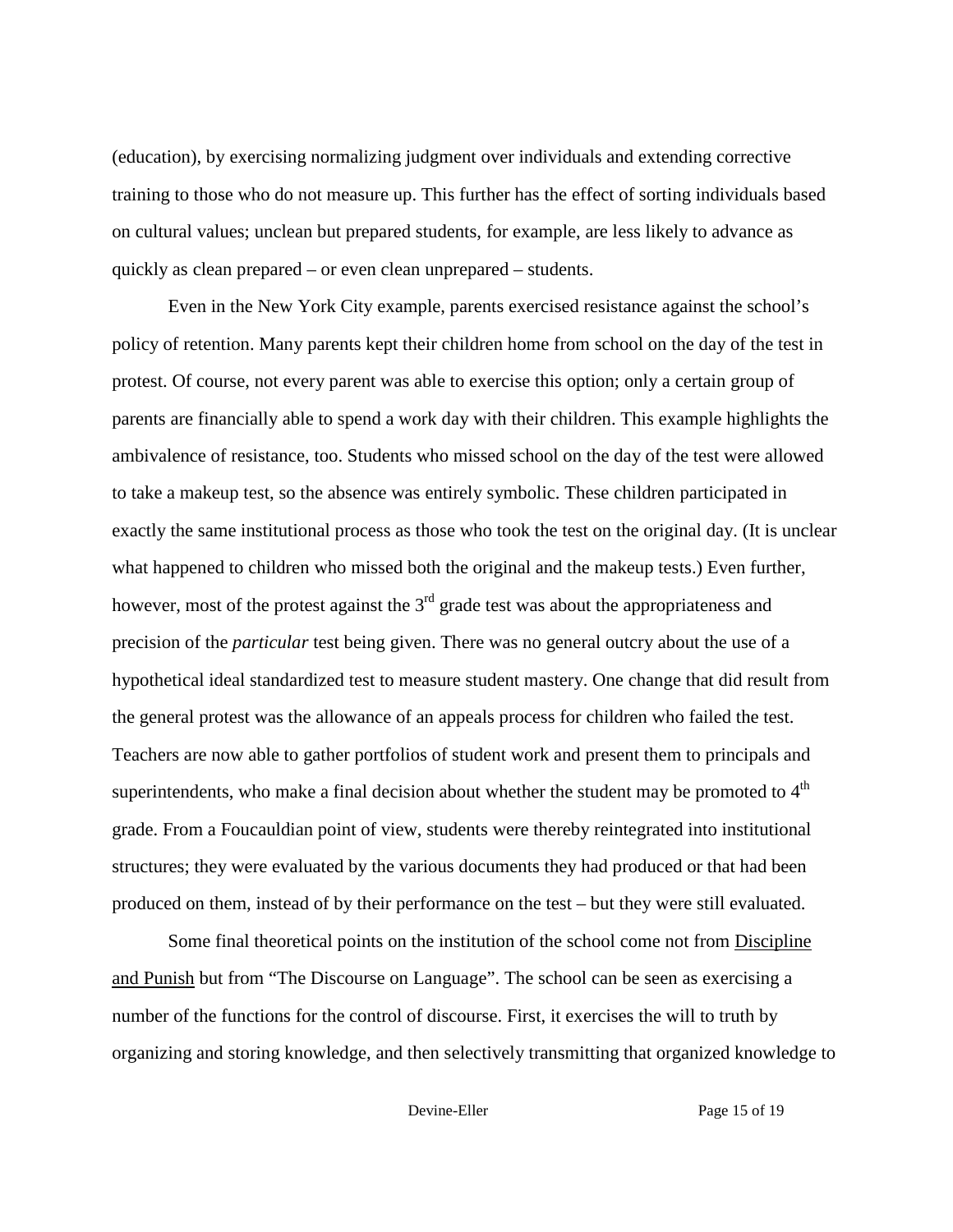the public. For example, schools mark out what properly belongs to different parts of knowledge; they divide knowledge into age-appropriate and grade-appropriate chunks, and then further divide those chunks into disciplinary subjects. The school has an authorized position as the appropriate institution through which knowledge can be transmitted, and is supported by meaningful social acknowledgements and rituals – e.g., a "high school diploma" is recognized as representing a particular, and generally agreed-upon, level of learning, and the graduation ceremony is a ritual commemorating the achievement of this level. The school proliferates educational experts who are authorized and certified by the institution to speak for it. Experts, for example, set learning goals for grade levels, develop standardized tests and curricula, and then evaluate students' performances on the tests. And though Foucault seems to restrict his category of the mad man to adults, I think a useful extension or parallel might be made to the child. Within the context of the school, children's knowledge is generally ignored, and what Foucault says of the mad man can be equally applied to the child: "his words were considered nul and void, without truth or significance, worthless as evidence, inadmissible in the authentification of acts or contracts" (DL, 217). Alternatively and increasingly, children – like the mad – are referred to experts such as psychologists, psychiatrists, and school counselors for analysis and interpretation. By either ignoring children's speech or submitting it to expert interpretation, the school is able to exercise power over discourse, defining knowledge as that which (certain) adults have access to and children do not.

Schools create knowledge as well as containing it. As Foucault noted that prisoners' bodies form the basis of a great deal of institutional and medical knowledge, so too do the bodies of students form educational and medical knowledge. The school obtains from students raw data to be used for medical, psychological, and educational reasons. This process is facilitated by the accumulation of incredible amounts of documentation on every individual student, including report cards, teacher evaluations, test scores, and extensive biographical knowledge about

Devine-Eller Page 16 of 19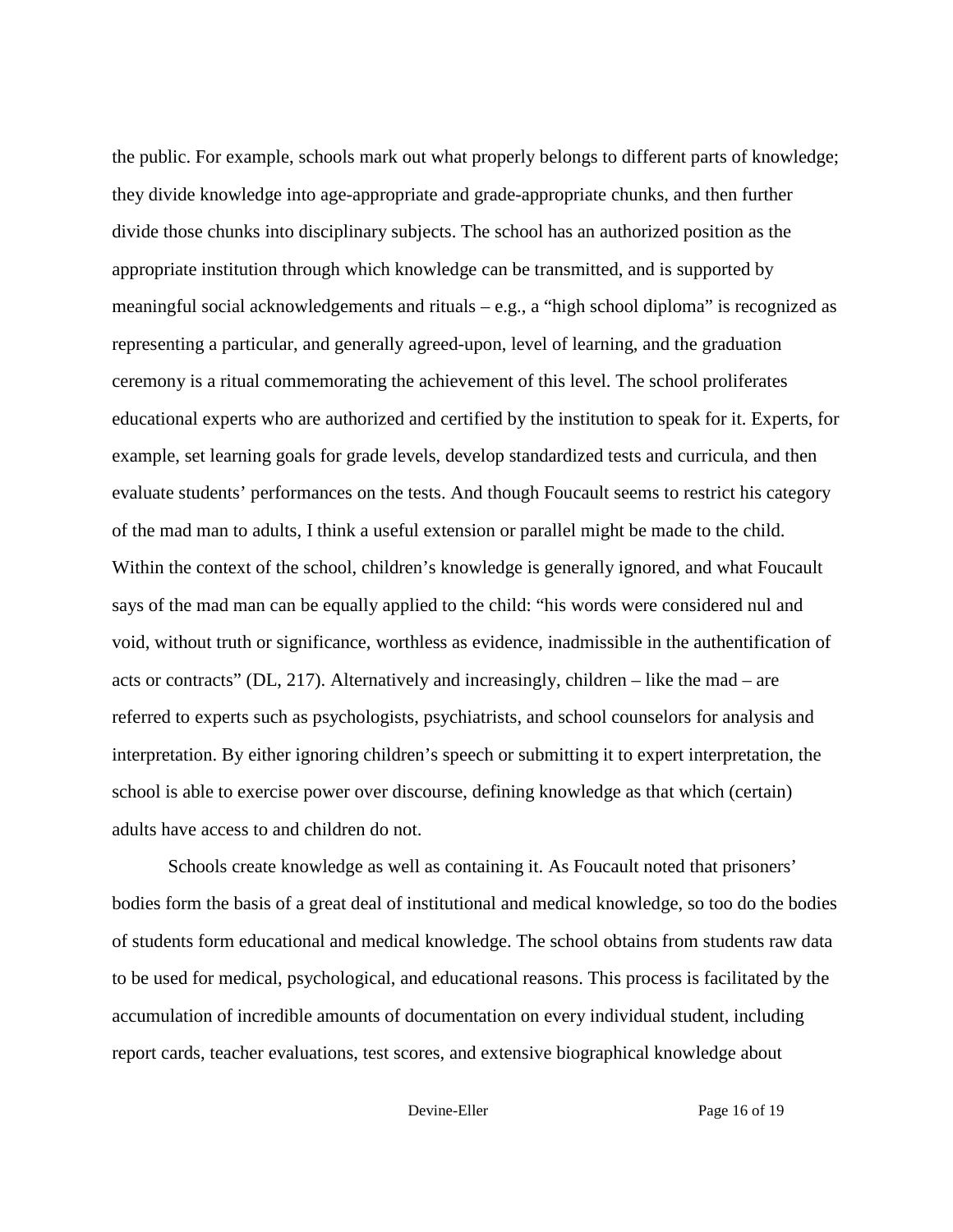students. This biographical and documentary knowledge can be used both to refine discipline for the individual students (DP 252), but can also be merged in a systematic way to create general knowledge and refine general disciplinary techniques. Such information helps, especially, in the creation of a norm; once a large number of students is described and accounted, standards based on those descriptions can be developed, and other students can easily be compared against the standards. The school thus produces knowledge by and from students, but as it defines appropriate material to be taught at particular grade levels, it also produces a body of knowledge about teaching and teachers. "The Normal is established as a principle of coercion in teaching with the introduction of a standardized education and the establishment of the *écoles normales*  (teachers' training colleges)" (DP, 184). It is not only students who are controlled by the school, but also the teachers and the teachers' learning.

Finally, I want to conclude with some ideas of projects that might be done using a Foucauldian analysis of the educational institutions in the U.S. An obvious application is a history of the development of the school, parallel to Foucault's histories of the prison and sexuality. More specifically, one could conduct a detailed accounting of the training and discipline that goes on in schools. This would be especially interesting, I think, to investigate comparatively at different levels of schooling. Training is a fairly obvious part of education at the lower levels, when students' bodies are visibly trained to sit, line up, etc.; discipline is not as obvious at upper levels (high school, college, even graduate school).

However, I am most interested in analyzing standardized tests. Our school systems are relying increasingly on standardized tests, at local, state, and federal levels. The 2001 No Child Left Behind Act requires standardized math and reading tests every year in grades 3-8 and at least once in high school, and science testing at least once each in elementary, middle, and high school. Most states tests high school students before allowing them to graduate, and most of those students go on to take standardized college admissions tests (e.g., the SAT or ACT). Many

Devine-Eller Page 17 of 19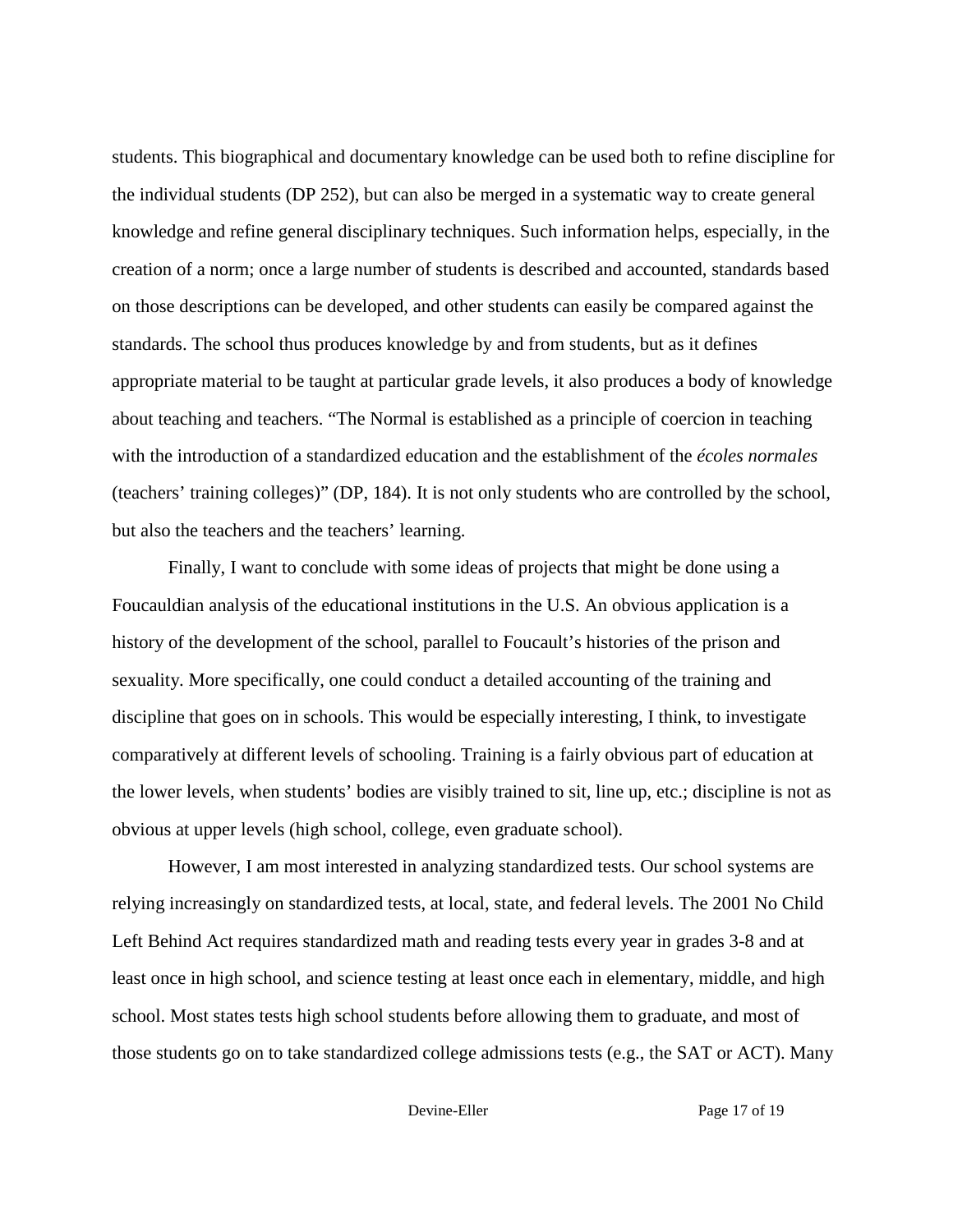individuals take further standardized tests for admission into graduate programs or for professional certification. As a whole, the U.S. population is getting more and more educated; nearly everyone has a high school diploma now, for example. The standardized tests are become more sophisticated, too; the SAT has been revised three times in the past twenty years, and state tests are revised even more frequently. And yet, every several years there are reports claiming that U.S. standards and educational achievement are falling in comparison to those of other developed countries. In other words, though the number and sophistication of our standardized tests have been increasing, the reported educational attainments of U.S. students are falling. It seems that testing is not in fact very good at producing the very thing it was designed to produce – so what are the actual products and underlying goals of the standardized test? Why are the tests so popular, and what *do* they accomplish that allows us or encourages us to keep them, to keep believing in them, and keep submitting ourselves and our children to them?

My tentative answer is that the institution of the school is primarily a sorting device; its (ideal, implicit) aim is to produce bodies differentiated by groups, to train them in particular ways for particular places in society. I mean by this that *some* schools do produce 'educated' individuals, individuals who are trained in particular ways of reading, writing, thinking, and behaving and who are therefore able to take on roles as, for example, CEOs, presidents, etc. But it also produces 'uneducated' individuals, who are trained just as precisely for other sorts of roles. Someone has to be the barber, the housecleaner, the cook. Furthermore, the school system would collapse if everyone were to actually  $g_0$  – or want to go, or be eligible to  $g_0$  – to college, so claims that schools make of preparing everyone equally for college are currently impractical, if not plainly dishonest. Many schools therefore train students *not* to go to college.

The school functions efficiently by its power mechanisms becoming invisible; individuals come to believe that they sort themselves, or that they are sorted by 'nature', instead of by an institution. This is facilitated by the disciplinary nature of the school; the power of the school is